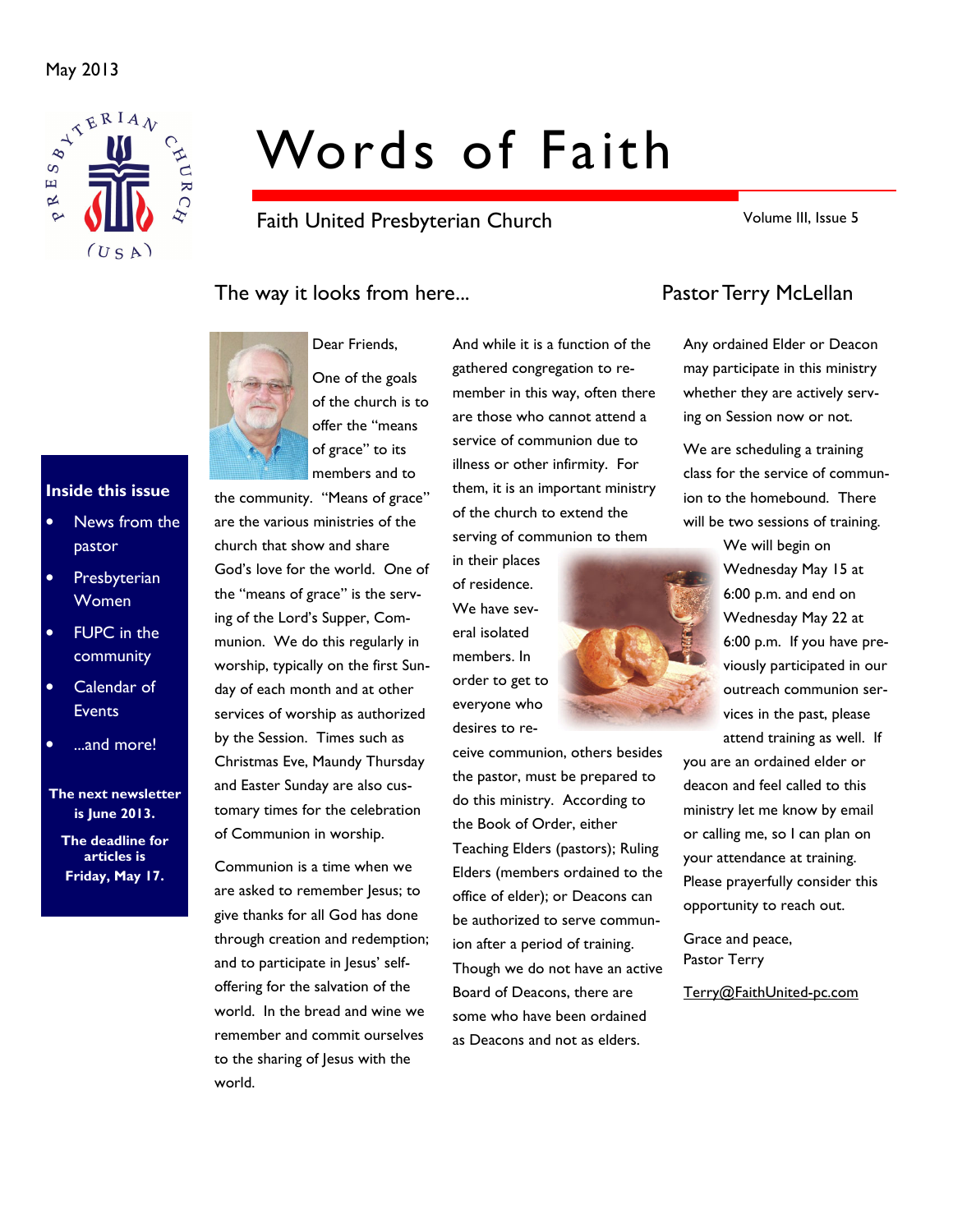## Page 2 Words of Faith

## Presbyterian Women Jeanne Sawyer

All women of the church are invited to a joyous celebration of our second year as Women of Faith United. Our Annual Birthday Celebration will be a brunch held on Saturday, May 18 at

10:30 a.m. hosted by the Tuesday Morning circle. The meeting will include election of officers for the coming year. We will be collecting the annual Presbyterian Women's Birthday offering. The 2013 recipient is the Westminster Neighborhood Ministries in Indianapolis, Indiana. From early childhood to youth programs and adult services, this agency provides vital resources for area families.



Our gifts will enable them to expand their many services and programs.

The Starboard Stitchers will meet on Tuesday, May 7, at 1:00 p.m., continuing their stuffed animal project for the

clinic at North Dallas Shared Ministries. New stitchers and stuffers are always welcome for this time of creativity and fellowship.

As we conclude our year of study and fellowship, we offer special thanks to the circle moderators and study leaders for their leadership and guidance. Thanks also to those mem-

bers who generously served as hostesses and in other capacities.

Thursday Morning Circle-will meet at 9:30 a.m. on May 9.

Tuesday Morning Circle-will meet at 10:30 a.m. on May 14. Jane Herold and Dixie Howell will serve as hostesses and Marilyn Rose will be the study leader. The Tuesday & Thursday Morning Circles both meet at FUPC.

Thursday Evening Circle-will meet at 7:00 p.m. on May 16 at the home of Jane Ingebritson.

The PW coordinating team will meet at 7:00 p.m. on Tuesday, May 7.

#### Directory updates

Please remember to notify the church office if your contact information changes so it can be published in the next newsletter.

#### Jane Herold

3722 Holland Avenue, #2 Dallas, TX 75219



Austin Street Meal—The May meal day will be Monday, May 6. Looking ahead, the June meal will be June 3. Plan ahead for your food donation. Refrigerator for cold food storage is down the hall from the Fellowship Hall.

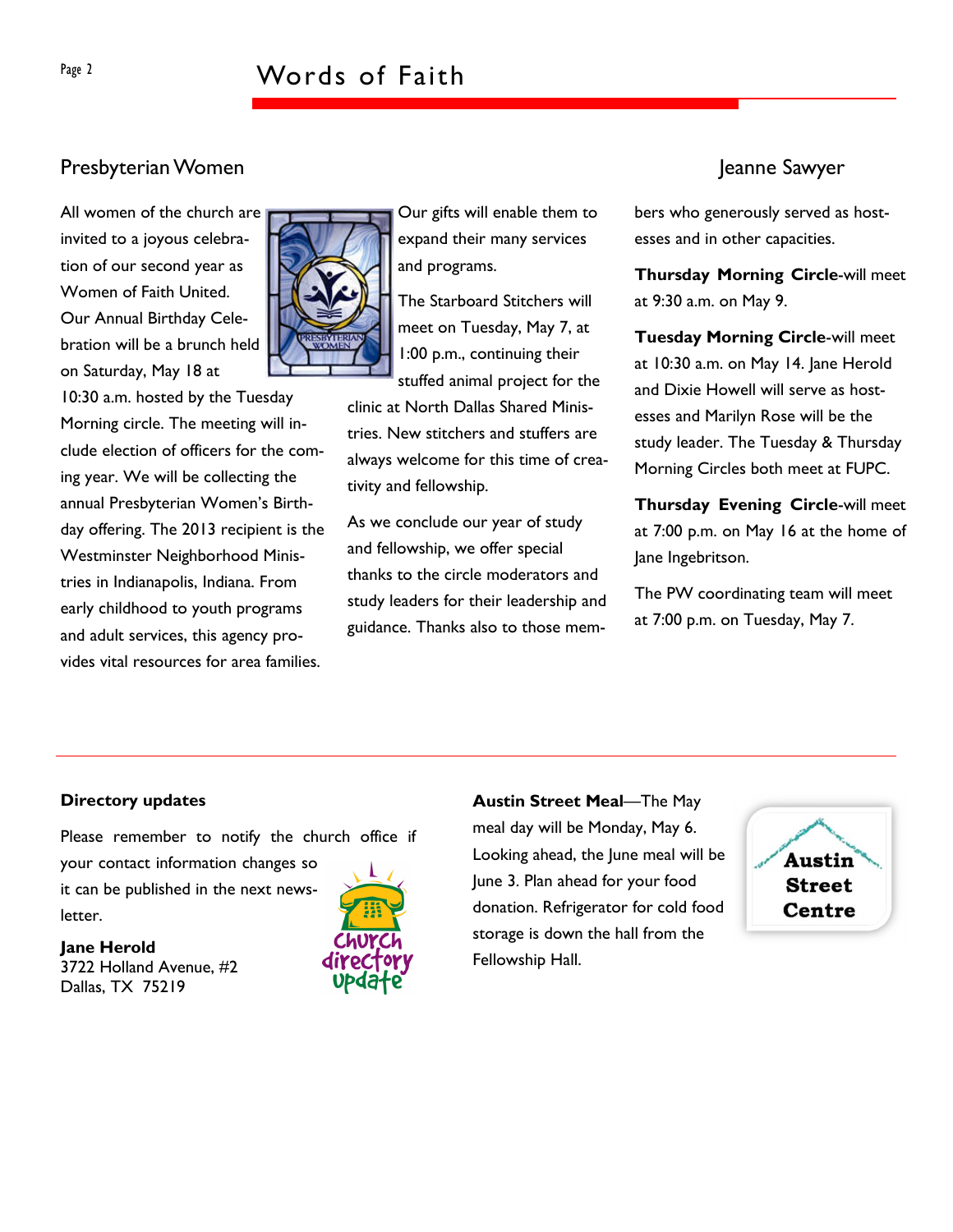## PCHAS High School Seniors **Lisa Laclede**

Please join us in honoring 18 Senior High School students from Presbyterian Children's Home at the Waxahachie campus on Sunday, May 5<sup>th</sup>. They will join us for worship and be presented a Bible with their name embossed on it. After worship we will have a hot dog cookout to celebrate their graduation and hear about their plans post high school.

Hot dogs, buns and lemonade will be provided. We are asking for donations of side items from the congregation. You may sign up for a side item on the poster in the narthex.



## From the editor **Brenda** Swindle



April was one of the coldest on record; here's hoping that May will bring us the warm spring days we

missed. The summer months are coming and with them we will have the Texas heat. Even though things slow down a bit in the summer, it will be a good time to reflect on past events and plan for future events at FUPC.

No matter how big or small the event, send the information so that it can be included in the next issue of Words of Faith. You may submit articles in writing to the church office or via email to

#### Brenda@FaithUnited-pc.com.

The next issue will be June 2013. The deadline for articles is Friday, 5/17. Please do not hesitate to contact the church office if you or your group has information to share.

# Next newsletter is

June 2013. Deadline for articles, Friday, 5/17/13. Contact church office or Brenda Swindle via email to submit articles.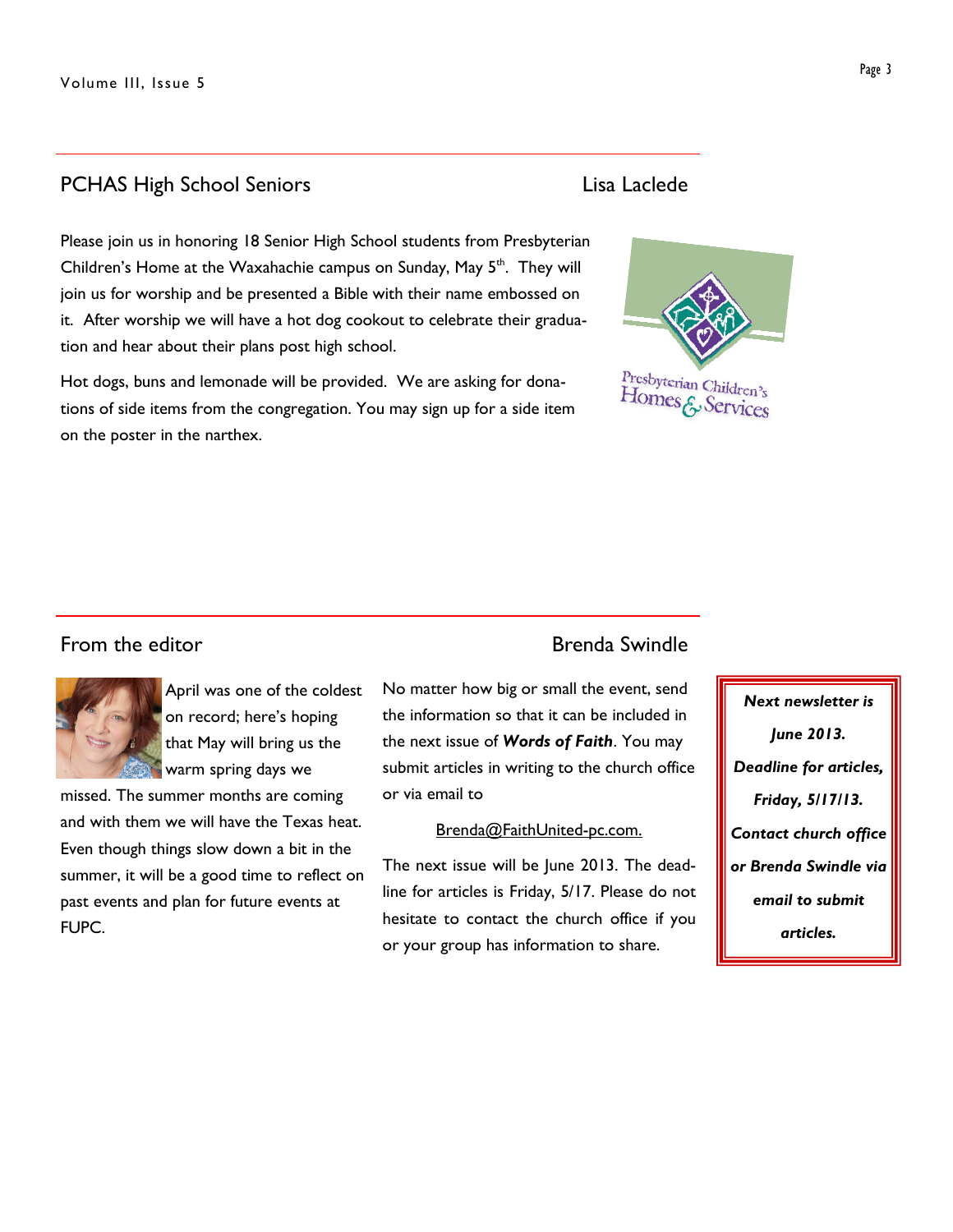### Notes & News from the Pews



#### Thank you!

Dear Faith United friends,

Thank you to all who participated in the celebration on April  $7<sup>th</sup>$ , commemorating

the 20<sup>th</sup> Anniversary of my working as Music Director at Covenant Presbyterian/Faith United Presbyterian. The beautiful plaque with the keyboard and inscription is going to be placed in the choir room soon, alongside the plaque bestowed for 15 years of service (after only 12 actual years of service).

The ladies of Faith United deserve a special "thank you" for the abundant and quite varied spread of delicious food and drink they provided. In all my years of attending various receptions I have not been to an event that had so many wonderful and unique items for the guests to enjoy. Dottie Cogar and all the ladies that contributed and/or served the feast made the celebration very special indeed.

The choir deserves a lot of praise for allowing me to work with them for two decades. This group faithfully comes each Wednesday evening (a conservative estimate of over 900 Wednesdays =  $2,250$  hours) to rehearse the anthems, all the hymns and any other service music needed. I thank each of the current and past members of this very dedicated group for sharing their talents so cheerfully and faithfully. The gift card and plant they gave me at the celebration was unexpected but certainly appreciated.

Lastly, but foremost, I wish to thank Sugie Maxfield, patron saint of Covenant Presbyterian and the music program. The annual Christmas gatherings at her home are one of the highlights of my 20 yeartenure. The choir and I miss Sugie now that she resides in Austin. Thank you Sugie for the beautiful flowers at the celebration.

Humbled by the love and appreciation shown,

David K. Pierce

## Session & Such



The Session has a Called Meeting once a month for the purpose of meeting and receiving prospective new members. This month's Called Meeting is scheduled for Sunday, May 12 at 10:15 a.m. They meet in the Library/ Resource Room across from the coffee/fellowship area.

The next stated session meeting is scheduled for Sunday, May 12 after worship.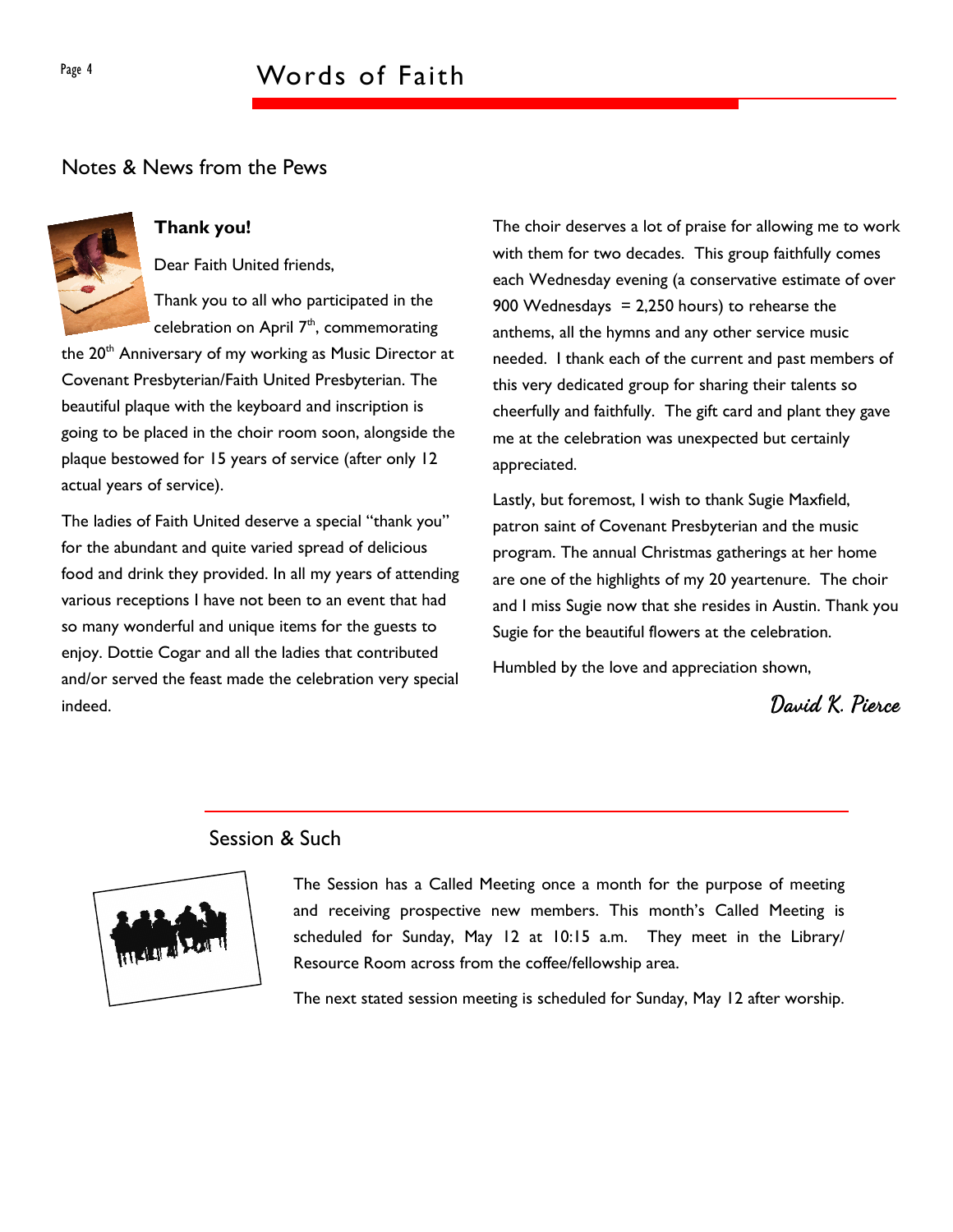#### North Dallas Shared Ministries Lois Duell

NDSM had another year of growth and change. Last month I mentioned the tremendous growth in the Friday Food Basket for low-income seniors and selected disabled

people and the Tax Preparation service. The ESL programs have expanded as well with programs at the former Chapel Hills PC, Cornerstone Chase Apartments, and our NDSM location. Thanks to a generous grant from the Hamon Charitable Foundation, our Dental Clinic was remodeled and expanded and a new daytime clinic was added to service more than just extractions. Plans for the future include a larger Clothes Closet area.

To give an idea of financial support and where it comes from: grants and foundations provide 31% of the \$1,184,061, Dallas Morning News Charities 7%, other individuals 10%, Congregation pledges 19%, Congregation individuals and special gifts 20%, Annual benefit 4%, Cor-



porations 4%, other 2%. Faith United as a congregation, gave \$100, FUPC individual and North Dallas Shared Ministries | special gifts (memorials) totaled \$2,490.

> To give you an idea of where the money goes: 67,327 clients were helped, an increase of 8.5% over 2011. Food takes the biggest portion of the \$3.192million in goods and services, followed by medical, financial, then clothing.

> NDSM is proud that 93% of donations go to programs and services: this is thanks to the 51,000 hours given by more than 500 volunteers (including our director). Only 2 ½ salaries are paid. Faith United PC is credited with 753 volunteer hours, given by 6 volunteers in 2012. We'd love to see that increase. There are many areas for you to give your time (as little as 3 hours every other week) and it is a very rewarding experience to help those less fortunate.

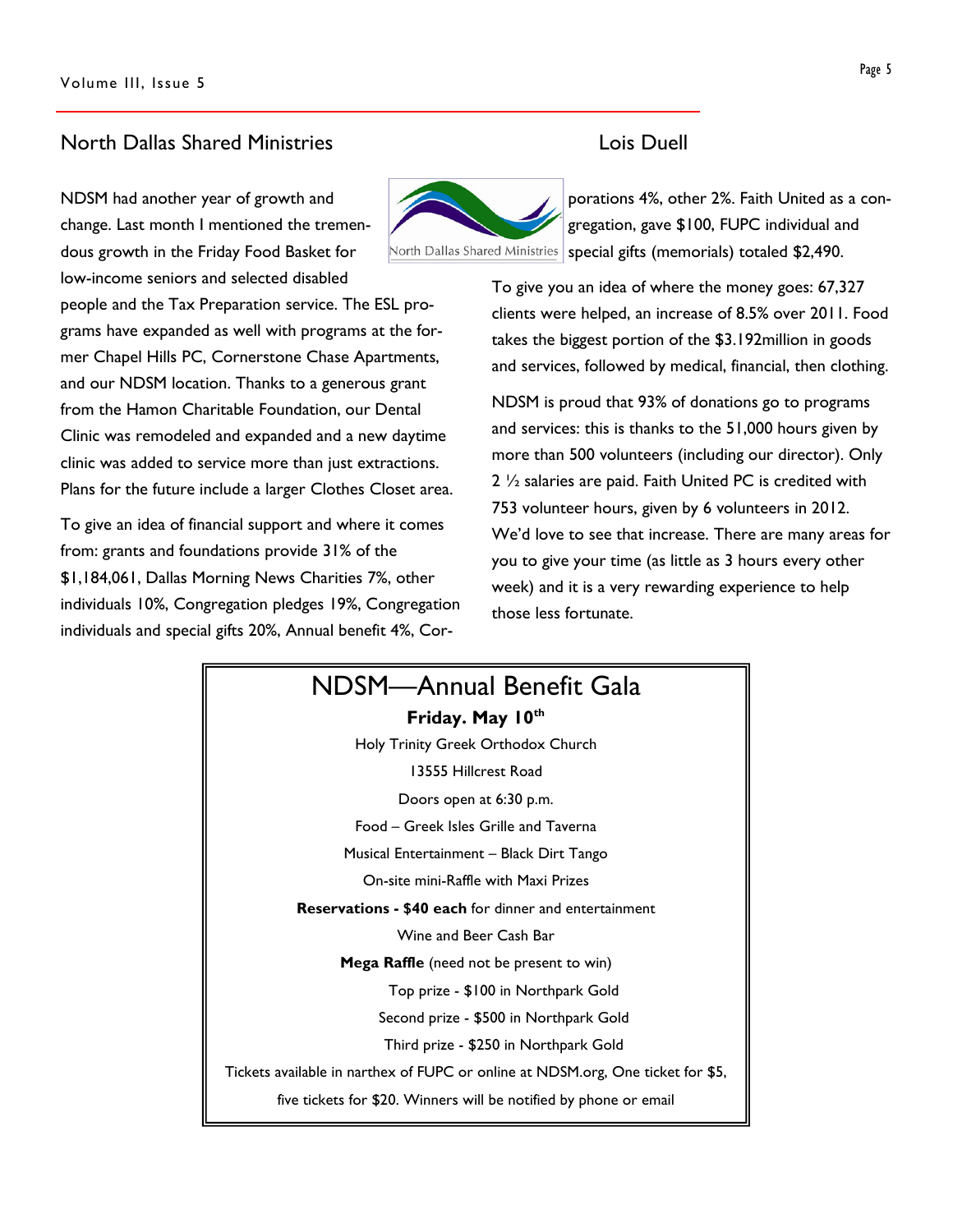## Page 6 Words of Faith

## Happy Birthday!

#### May 1

Nathan Miller

Cleo Sherrard

#### May 2

- Anne Kirchmeyer
- Mary Marxer

#### May 3

Charlie Cole

#### May 4

- Gerry Horrington
- George Mills

#### May 5

Allen Joiner

| May 6  |                                         |  |  |  |  |  |
|--------|-----------------------------------------|--|--|--|--|--|
|        | ※ Jan Cole                              |  |  |  |  |  |
|        | ※ Laura Dawn Lettieri                   |  |  |  |  |  |
| May 8  |                                         |  |  |  |  |  |
|        | ※ Peggy Wesch                           |  |  |  |  |  |
| May 9  |                                         |  |  |  |  |  |
| ※      | <b>Bobbie Jones</b>                     |  |  |  |  |  |
| May II |                                         |  |  |  |  |  |
|        | <b><i><b>※</b></i> Fiona Coughenour</b> |  |  |  |  |  |
| May 12 |                                         |  |  |  |  |  |
|        |                                         |  |  |  |  |  |

- Susan Sedberry
- Martha Worrell

## May 15 ※ Joan Nelson May 16 Linnie Hinkle May 17 Cathy Marxer May 28 Jo Ann McKnight May 30 Steve Nelson Bill Trombley



## Prayer Concerns

#### Prayers for:

- Ann Bogle
- Harry Gordon
- Margaret Jones
- ♥ Käthe Kaschung
- **Ken Patterson**
- ♥ Edie Sapp
- Alan Swope
- Carol West
- Debbie Winters



Give ear, O Lord, to my prayer; listen to my cry of supplication. In the day of my trouble I call on you, for you will answer me.

Psalm 86:6-7

#### Homebound/Rehab:

- ♥ Phil & Marilyn Beaubien
- David Daly
- Lois Davenport
- Harvey & Marian Garoutte
- ♥ Ruth Innes
- ♥ Henry Knight
- ♥ Earle & Marge Krause
- ♥ Roc & Clarice Mitchell
- ♥ Ken & Emroy Quevreaux
- ♥ Don Speigel
- Bennie Tillack
- Hugh McWhorter

Know of someone who is homebound & not on our list? Let us know, contact the church office.

#### Service Personnel:

- ♥ Logan Burkham
- ♥ SPC Albert Campos
- David Crossley
- **SGT Kevin B. Cuiksa**
- Marshall Dobbs
- ♥ MAJ Brian Gaddis
- **LT Ben Garoutte**
- ♥ Sr A Jaron Garoutte
- ♥ SPC Jason Jackson
- ♥ SPC Ryan Liggett
- ♥ SPC Chad Manis
- CPT Joshua Montero
- **Andrew Moore**
- **LT COL Thomas Pentecost**
- ♥ SFC George Pittman
- SFC Adam Reno
- **Ronnie Rogers**
- USAF CPT Andre Silva
- **SPC David Wheat**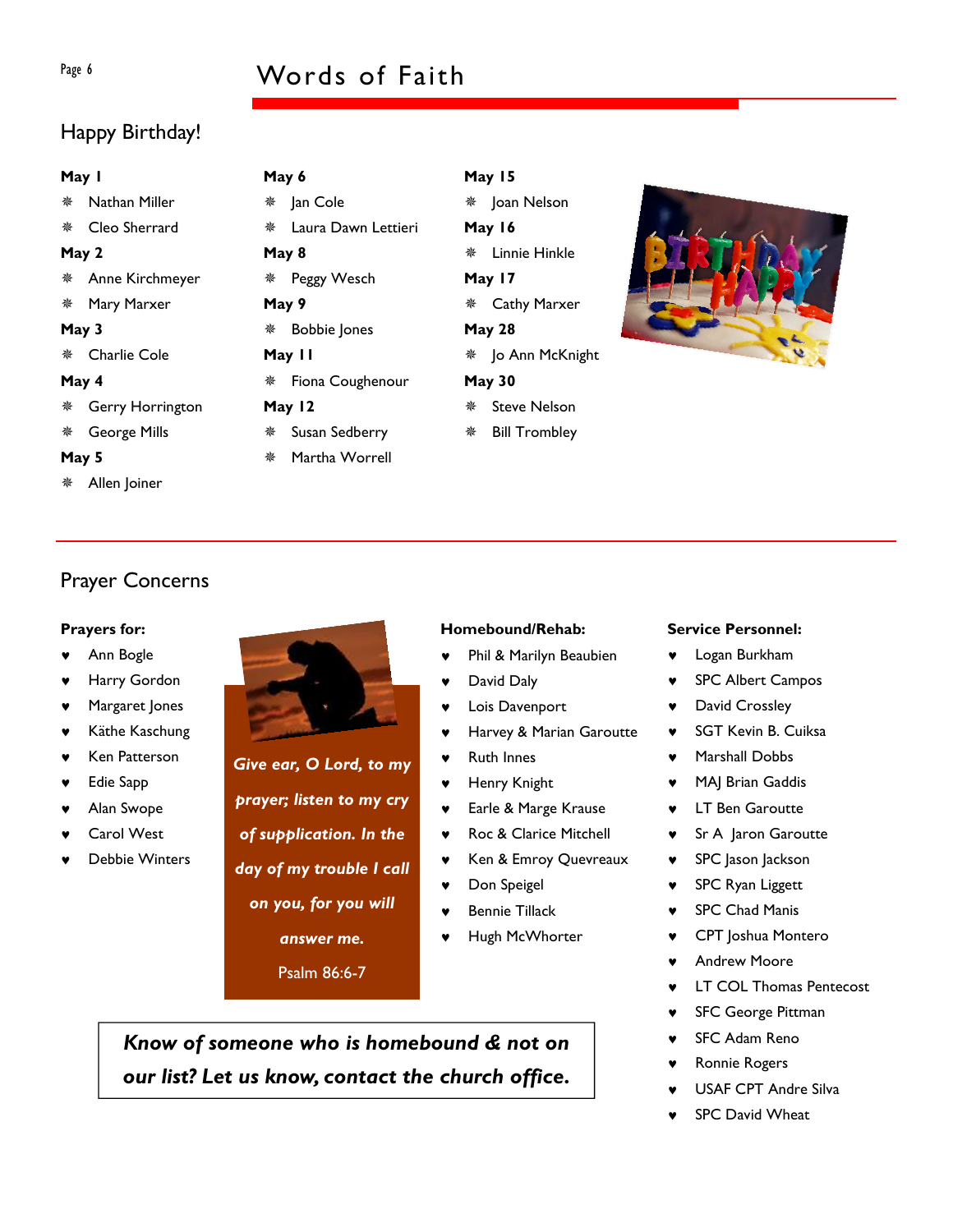## May 2013

| Sun                                                                                                                                                                                             |                                                                                                                                                                                                                                                                                         | Mon                                                      | <b>Tue</b>                                                                                | Wed                                                 | Thu                                                             | Fri         | <b>Sat</b>                                                                                                     |
|-------------------------------------------------------------------------------------------------------------------------------------------------------------------------------------------------|-----------------------------------------------------------------------------------------------------------------------------------------------------------------------------------------------------------------------------------------------------------------------------------------|----------------------------------------------------------|-------------------------------------------------------------------------------------------|-----------------------------------------------------|-----------------------------------------------------------------|-------------|----------------------------------------------------------------------------------------------------------------|
|                                                                                                                                                                                                 | <b>Calendar Legend</b><br>G-21=Community Youth Group<br><b>GA=Gamblers Anonymous</b><br>ABA=Anorexic & Bulimics Anonymous<br><b>OA=Overeaters Anonymous</b><br><b>LTCDS</b> = Little Treasures School<br>PWCT=Presbyterian Women Coordinating Team<br>CSID=Church of South India Dallas |                                                          |                                                                                           | 7:00 FUPC Choir                                     | $\overline{2}$<br>6:30 GA-Choir Room<br>7:30 ABA Group-Rm 4     | 3           | $\overline{4}$<br>11:00 GA-Double Classroom<br>11:00 OA-Fellowship Rm<br>2:30 CSID Choir-Sanctuary             |
| 5<br>9:00 CSID Worship<br>9:00 FUPC Prayer Time<br>9:30 FUPC Sunday School<br>11:00 CSID Sunday School<br>11:00 Good Shepherd<br>11:00 Communion Worship<br>12:30 FUPC Picnic                   |                                                                                                                                                                                                                                                                                         | 6<br>6:00 Shelter                                        | 7<br>1:00 Starboard Stitchers<br>7:00 GA-Choir Room<br>7:00 OA-Fellowship Rm<br>7:00 PWCT | 8<br>7:00 FUPC Choir                                | 9<br>9:30 PW Circle<br>6:30 GA-Choir Room<br>7:30 ABA Group-Rm4 | $ 0\rangle$ | $\mathbf{H}$<br>11:00 GA-Double Classroom<br>11:00 OA-Fellowship Rm<br>2:30 CSID Choir-Sanctuary               |
| 2<br>9:00 CSID Worship<br>9:00 FUPC Prayer Time<br>9:30 FUPC Sunday School<br>10:15 FUPC Session<br>11:00 CSID Sunday School<br>11:00 FUPC Worship<br>11:00 Good Shepherd<br>12:30 FUPC Session |                                                                                                                                                                                                                                                                                         | 3<br>7:00 Vocal Majority<br>Board Mtg.                   | 4<br>10:30 PW Circle<br>7:00 GA-Choir Room<br>7:00 OA-Fellowship Rm                       | 15<br>6:00 Communion<br>Training<br>7:00 FUPC Choir | 16<br>6:30 GA-Choir Room<br>7:30 ABA Group-Rm4                  | 7           | 8<br>10:30 PW-Birthday Brunch<br>11:00 GA-Double Classroom<br>11:00 OA-Choir Room<br>2:30 CSID Choir-Sanctuary |
| 9<br>9:00 CSID Worship<br>9:00 FUPC Prayer Time<br>9:30 FUPC Sunday School<br>11:00 CSID Sunday School<br>11:00 FUPC Worship<br>11:00 Good Shepherd                                             |                                                                                                                                                                                                                                                                                         | 20<br>6:15 LTCDS Staff                                   | 21<br>7:00 GA-Choir Room<br>7:00 OA-Fellowship Rm                                         | 22<br>6:00 Communion<br>Training<br>7:00 FUPC Choir | 23<br>6:30 GA-Choir Room<br>7:30 ABA Group-Rm4                  | 24          | 25<br>11:00 GA-Double Classroom<br>11:00 OA-Fellowship Rm<br>2:30 CSID Choir-Sanctuary                         |
| 26<br>9:00 CSID Worship<br>9:00 FUPC Prayer Time<br>9:30 FUPC Sunday School<br>11:00 CSID Sunday School<br>11:00 FUPC Worship<br>11:00 Good Shepherd                                            |                                                                                                                                                                                                                                                                                         | 27<br>Offices Closed<br>in observance<br>of Memorial Day | 28<br>7:00 GA-Choir Room<br>7:00 OA Fellowship Rm                                         | 29                                                  | 30<br>7:00 FUPC Choir 6:30 GA-Choir Room<br>7:30 ABA Group-Rm 4 | 31          | 11:00 GA-Double Classroom<br>11:00 OA-Fellowship Rm<br>2:30 CSID Choir-Sanctuary                               |
| 2<br>9:00 CSID Worship<br>9:00 FUPC Prayer Time<br>9:30 FUPC Sunday School<br>11:00 CSID Sunday School<br>11:00 Communion Worship<br>11:00 Good Shepherd                                        |                                                                                                                                                                                                                                                                                         | 3<br>6:00 Shelter                                        | 4<br>1:00 Starboard Stitchers<br>7:00 GA-Choir Room<br>7:00 OA-Fellowship Rm              | 5<br>7:00 FUPC Choir                                | 6<br>6:30 GA-Choir Room<br>7:30 ABA Group-Rm 4                  |             | 8<br>11:00 GA-Double Classroom<br>11:00 OA-Fellowship Rm<br>2:30 CSID Choir-Sanctuary                          |

Please contact the church office with meetings, classes or events for the calendar to prevent conflicts.